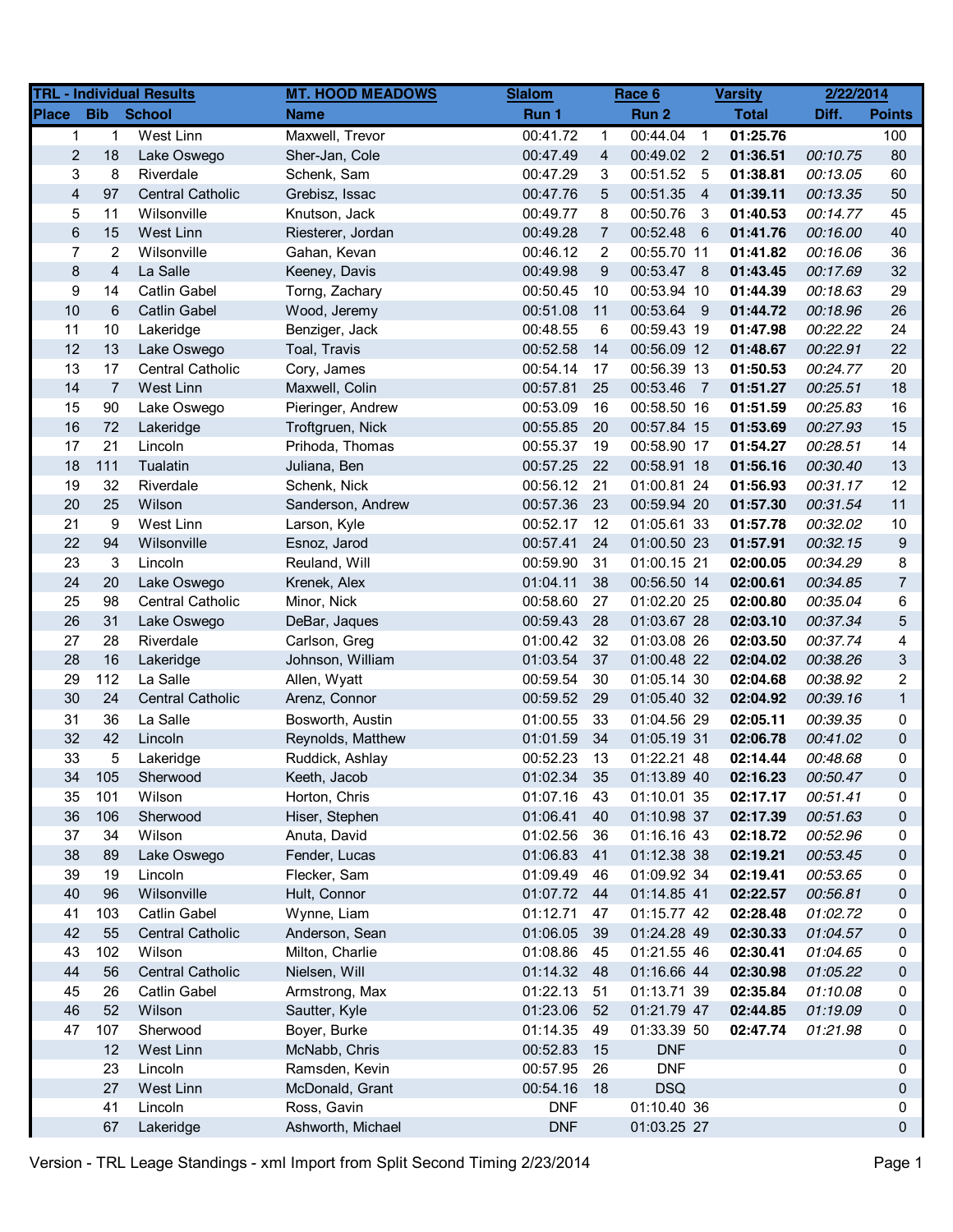| 68  | Lakeridge     | Loren, Cameron | <b>DNF</b>  |      | 01:21.09 45 |          |
|-----|---------------|----------------|-------------|------|-------------|----------|
| 100 | Wilson        | Duley, Spencer | 01:16.24    | - 50 | <b>DNF</b>  | $\Omega$ |
| 104 | Riverdale     | Fuller, Ben    | <b>DNS</b>  |      | <b>DNS</b>  |          |
| 108 | Clackamas     | Hart, Logan    | 01:25.20 53 |      | <b>DSQ</b>  |          |
| 109 | Mountain View | Babcock, Alex  | <b>DNF</b>  |      | <b>DNS</b>  |          |
| 110 | Horizon       | Rose, Ben      | 01:07.09    | -42  | DSQ         |          |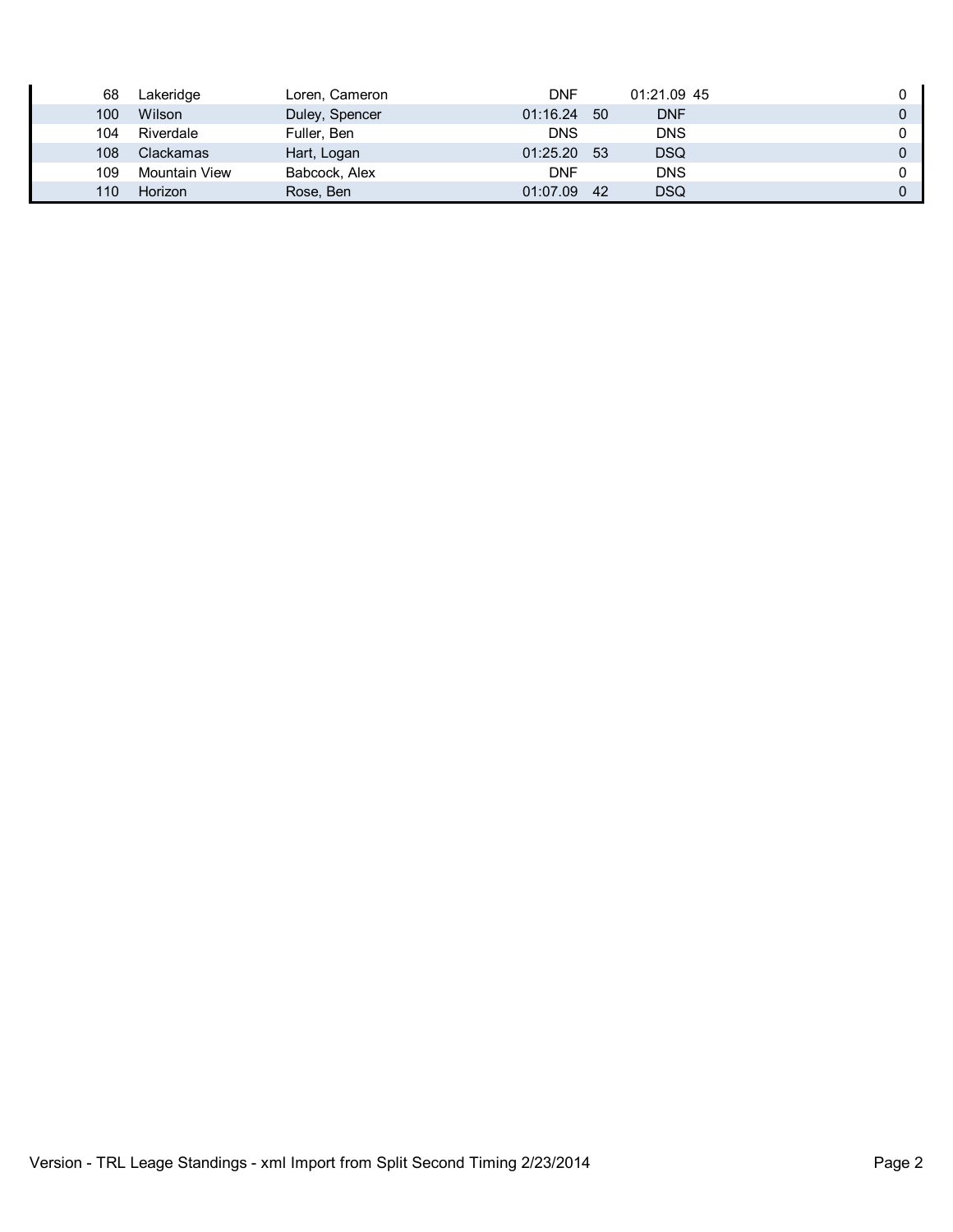| <b>TRL - Team Results</b> |                                                                        | Race 6        |          | <b>MT. HOOD MEADOWS</b>   |             | 2/22/2014 |  |  |  |  |  |
|---------------------------|------------------------------------------------------------------------|---------------|----------|---------------------------|-------------|-----------|--|--|--|--|--|
| <b>Varsity</b>            |                                                                        | <b>Slalom</b> |          | <b>STADIUM</b>            |             |           |  |  |  |  |  |
|                           | The Team's Total Time is the sum of best three times from each course. |               |          |                           |             |           |  |  |  |  |  |
|                           | Run 1                                                                  | <b>Time</b>   |          | Run <sub>2</sub>          | <b>Time</b> |           |  |  |  |  |  |
|                           | <b>Team West Linn</b>                                                  | <b>Total</b>  | 04:53.15 |                           |             | Rank 1    |  |  |  |  |  |
|                           | 1 Maxwell, Trevor                                                      | 00:41.72      |          | 1 Maxwell, Trevor         | 00:44.04    |           |  |  |  |  |  |
|                           | 15 Riesterer, Jordan                                                   | 00:49.28      |          | 15 Riesterer, Jordan      | 00:52.48    |           |  |  |  |  |  |
|                           | 9 Larson, Kyle                                                         | 00:52.17      | 02:23.17 | 7 Maxwell, Colin          | 00:53.46    | 02:29.98  |  |  |  |  |  |
|                           | <b>Team Lake Oswego</b>                                                | <b>Total</b>  | 05:14.77 | <b>Time Diff.</b>         | 00:21.62    | Rank 2    |  |  |  |  |  |
|                           | 18 Sher-Jan, Cole                                                      | 00:47.49      |          | 18 Sher-Jan, Cole         | 00:49.02    |           |  |  |  |  |  |
|                           | 13 Toal, Travis                                                        | 00:52.58      |          | 13 Toal, Travis           | 00:56.09    |           |  |  |  |  |  |
|                           | 90 Pieringer, Andrew                                                   | 00:53.09      | 02:33.16 | 20 Krenek, Alex           | 00:56.50    | 02:41.61  |  |  |  |  |  |
|                           | <b>Team Wilsonville</b>                                                | <b>Total</b>  | 05:20.26 | <b>Time Diff.</b>         | 00:27.11    | Rank 3    |  |  |  |  |  |
|                           | 2 Gahan, Kevan                                                         | 00:46.12      |          | 11 Knutson, Jack          | 00:50.76    |           |  |  |  |  |  |
|                           | 11 Knutson, Jack                                                       | 00:49.77      |          | 2 Gahan, Kevan            | 00:55.70    |           |  |  |  |  |  |
|                           | 94 Esnoz, Jarod                                                        | 00:57.41      | 02:33.30 | 94 Esnoz, Jarod           | 01:00.50    | 02:46.96  |  |  |  |  |  |
|                           |                                                                        |               |          |                           |             |           |  |  |  |  |  |
|                           | <b>Team Central Catholic</b>                                           | <b>Total</b>  | 05:30.44 | <b>Time Diff.</b>         | 00:37.29    | Rank 4    |  |  |  |  |  |
|                           | 97 Grebisz, Issac                                                      | 00:47.76      |          | 97 Grebisz, Issac         | 00:51.35    |           |  |  |  |  |  |
|                           | 17 Cory, James                                                         | 00:54.14      |          | 17 Cory, James            | 00:56.39    |           |  |  |  |  |  |
|                           | 98 Minor, Nick                                                         | 00:58.60      | 02:40.50 | 98 Minor, Nick            | 01:02.20    | 02:49.94  |  |  |  |  |  |
|                           | Team Lakeridge                                                         | <b>Total</b>  | 05:34.38 | <b>Time Diff.</b>         | 00:41.23    | Rank 5    |  |  |  |  |  |
|                           | 10 Benziger, Jack                                                      | 00:48.55      |          | 72 Troftgruen, Nick       | 00:57.84    |           |  |  |  |  |  |
|                           | 5 Ruddick, Ashlay                                                      | 00:52.23      |          | 10 Benziger, Jack         | 00:59.43    |           |  |  |  |  |  |
|                           | 72 Troftgruen, Nick                                                    | 00:55.85      | 02:36.63 | 16 Johnson, William       | 01:00.48    | 02:57.75  |  |  |  |  |  |
|                           | <b>Team Riverdale</b>                                                  | <b>Total</b>  | 05:39.24 | <b>Time Diff.</b>         | 00:46.09    | Rank 6    |  |  |  |  |  |
|                           | 8 Schenk, Sam                                                          | 00:47.29      |          | 8 Schenk, Sam             | 00:51.52    |           |  |  |  |  |  |
|                           | 32 Schenk, Nick                                                        | 00:56.12      |          | 32 Schenk, Nick           | 01:00.81    |           |  |  |  |  |  |
|                           | 28 Carlson, Greg                                                       | 01:00.42      | 02:43.83 | 28 Carlson, Greg          | 01:03.08    | 02:55.41  |  |  |  |  |  |
|                           |                                                                        |               |          |                           |             |           |  |  |  |  |  |
|                           | <b>Team La Salle</b>                                                   | <b>Total</b>  | 05:53.24 | <b>Time Diff.</b>         | 01:00.09    | Rank 7    |  |  |  |  |  |
|                           | 4 Keeney, Davis                                                        | 00:49.98      |          | 4 Keeney, Davis           | 00:53.47    |           |  |  |  |  |  |
|                           | 112 Allen, Wyatt                                                       | 00:59.54      |          | 36 Bosworth, Austin       | 01:04.56    |           |  |  |  |  |  |
|                           | 36 Bosworth, Austin                                                    | 01:00.55      |          | 02:50.07 112 Allen, Wyatt | 01:05.14    | 03:03.17  |  |  |  |  |  |
|                           | <b>Team Catlin Gabel</b>                                               | <b>Total</b>  | 05:55.53 | <b>Time Diff.</b>         | 01:02.38    | Rank 8    |  |  |  |  |  |
|                           | 14 Torng, Zachary                                                      | 00:50.45      |          | 6 Wood, Jeremy            | 00:53.64    |           |  |  |  |  |  |
|                           | 6 Wood, Jeremy                                                         | 00:51.08      |          | 14 Torng, Zachary         | 00:53.94    |           |  |  |  |  |  |
|                           | 103 Wynne, Liam                                                        | 01:12.71      | 02:54.24 | 26 Armstrong, Max         | 01:13.71    | 03:01.29  |  |  |  |  |  |
|                           |                                                                        |               |          |                           |             |           |  |  |  |  |  |
|                           | <b>Team Lincoln</b>                                                    | <b>Total</b>  | 05:57.46 | <b>Time Diff.</b>         | 01:04.31    | Rank 9    |  |  |  |  |  |
|                           | 21 Prihoda, Thomas                                                     | 00:55.37      |          | 21 Prihoda, Thomas        | 00:58.90    |           |  |  |  |  |  |
|                           | 23 Ramsden, Kevin                                                      | 00:57.95      |          | 3 Reuland, Will           | 01:00.15    |           |  |  |  |  |  |
|                           | 3 Reuland, Will                                                        | 00:59.90      | 02:53.22 | 42 Reynolds, Matthew      | 01:05.19    | 03:04.24  |  |  |  |  |  |
|                           | <b>Team Wilson</b>                                                     | <b>Total</b>  | 06:33.19 | <b>Time Diff.</b>         | 01:40.04    | Rank 10   |  |  |  |  |  |
|                           | 25 Sanderson, Andrew                                                   | 00:57.36      |          | 25 Sanderson, Andrew      | 00:59.94    |           |  |  |  |  |  |
|                           | 34 Anuta, David                                                        | 01:02.56      |          | 101 Horton, Chris         | 01:10.01    |           |  |  |  |  |  |
|                           | 101 Horton, Chris                                                      | 01:07.16      | 03:07.08 | 34 Anuta, David           | 01:16.16    | 03:26.11  |  |  |  |  |  |
|                           |                                                                        |               |          |                           |             |           |  |  |  |  |  |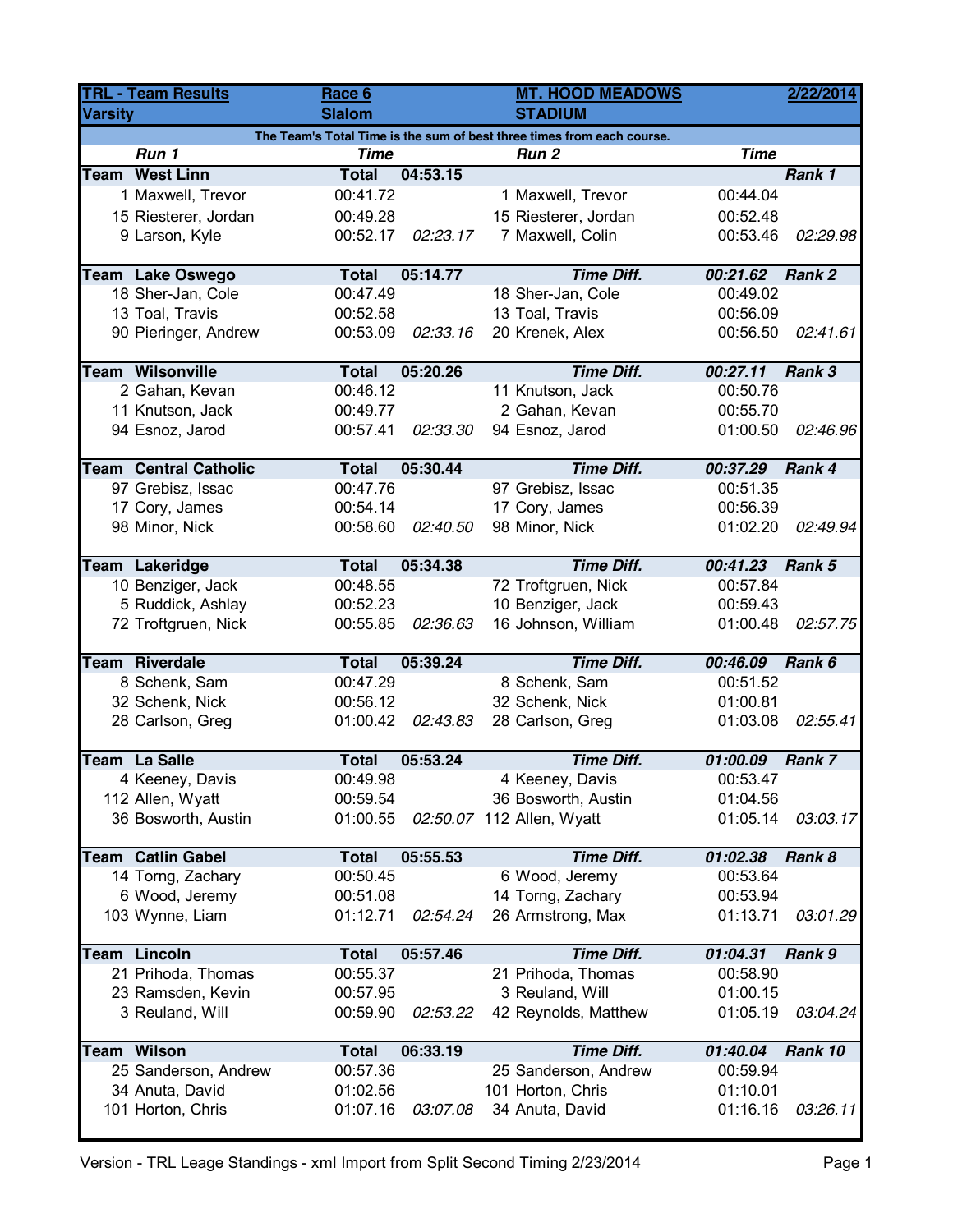|             | <b>Team Sherwood</b> | <b>Total</b> | 07:21.36 |                                    |          | Rank 11  |
|-------------|----------------------|--------------|----------|------------------------------------|----------|----------|
|             | 105 Keeth, Jacob     | 01:02.34     |          | 106 Hiser, Stephen                 | 01:10.98 |          |
|             | 106 Hiser, Stephen   | 01:06.41     |          | 105 Keeth, Jacob                   | 01:13.89 |          |
|             | 107 Boyer, Burke     |              |          | 01:14.35 03:23.10 107 Boyer, Burke | 01:33.39 | 03:58.26 |
|             |                      |              |          |                                    |          |          |
| Team        |                      | <b>Total</b> |          | <b>Time Diff.</b>                  |          |          |
|             |                      |              |          |                                    |          |          |
|             |                      |              |          |                                    |          |          |
|             |                      |              | 00:00.00 |                                    |          | 00:00.00 |
|             |                      |              |          |                                    |          |          |
| Team        |                      | <b>Total</b> |          | <b>Time Diff.</b>                  |          |          |
|             |                      |              |          |                                    |          |          |
|             |                      |              |          |                                    |          |          |
|             |                      |              | 00:00.00 |                                    |          | 00:00.00 |
|             |                      |              |          |                                    |          |          |
| Team        |                      | <b>Total</b> |          | <b>Time Diff.</b>                  |          |          |
|             |                      |              |          |                                    |          |          |
|             |                      |              |          |                                    |          |          |
|             |                      |              | 00:00.00 |                                    |          | 00:00.00 |
| <b>Team</b> |                      | <b>Total</b> |          | <b>Time Diff.</b>                  |          |          |
|             |                      |              |          |                                    |          |          |
|             |                      |              |          |                                    |          |          |
|             |                      |              | 00:00.00 |                                    |          | 00:00.00 |
|             |                      |              |          |                                    |          |          |
| <b>Team</b> |                      | <b>Total</b> |          | <b>Time Diff.</b>                  |          |          |
|             |                      |              |          |                                    |          |          |
|             |                      |              |          |                                    |          |          |
|             |                      |              | 00:00.00 |                                    |          | 00:00.00 |
|             |                      |              |          |                                    |          |          |
| <b>Team</b> |                      | <b>Total</b> |          | <b>Time Diff.</b>                  |          |          |
|             |                      |              |          |                                    |          |          |
|             |                      |              |          |                                    |          |          |
|             |                      |              | 00:00.00 |                                    |          | 00:00.00 |
|             |                      |              |          |                                    |          |          |
| <b>Team</b> |                      | <b>Total</b> |          | <b>Time Diff.</b>                  |          |          |
|             |                      |              |          |                                    |          |          |
|             |                      |              | 00:00.00 |                                    |          | 00:00.00 |
|             |                      |              |          |                                    |          |          |
| <b>Team</b> |                      | <b>Total</b> |          | <b>Time Diff.</b>                  |          |          |
|             |                      |              |          |                                    |          |          |
|             |                      |              |          |                                    |          |          |
|             |                      |              | 00:00.00 |                                    |          | 00:00.00 |
|             |                      |              |          |                                    |          |          |
| <b>Team</b> |                      | <b>Total</b> |          | <b>Time Diff.</b>                  |          |          |
|             |                      |              |          |                                    |          |          |
|             |                      |              |          |                                    |          |          |
|             |                      |              | 00:00.00 |                                    |          | 00:00.00 |
|             |                      |              |          |                                    |          |          |
|             |                      |              |          |                                    |          |          |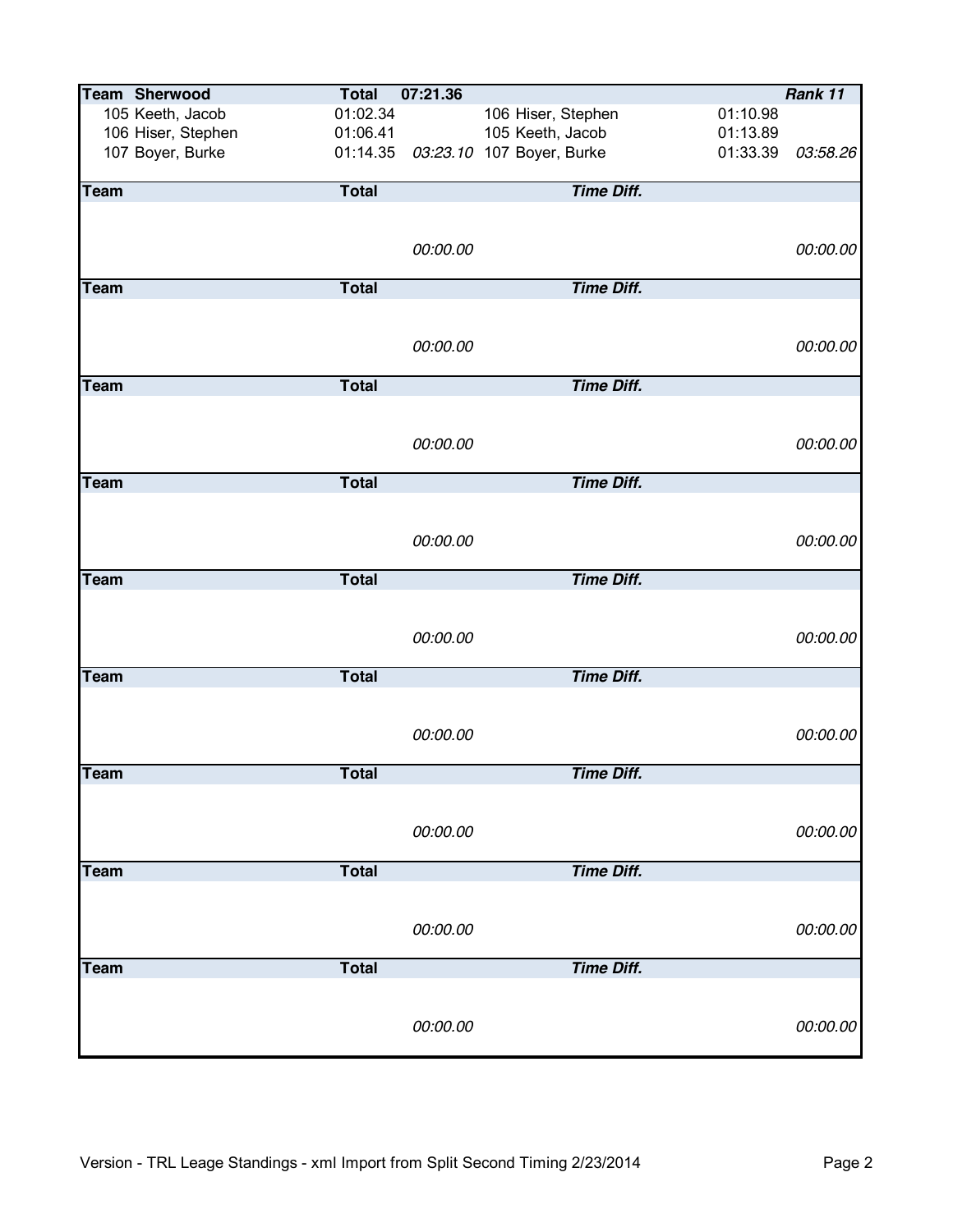|                         |            | <b>TRL - Individual Results</b> | <b>MT. HOOD MEADOWS</b> | <b>Slalom</b> |              | Race 6      |                            | $JV$         | 2/22/2014 |                |
|-------------------------|------------|---------------------------------|-------------------------|---------------|--------------|-------------|----------------------------|--------------|-----------|----------------|
| <b>Place</b>            | <b>Bib</b> | <b>School</b>                   | <b>Name</b>             | Run 1         |              | Run 2       |                            | <b>Total</b> | Diff.     | <b>Points</b>  |
| 1                       | 37         | West Linn                       | Tuor, Dylan             | 00:53.92      | $\mathbf{1}$ | 00:55.13    | $\overline{1}$             | 01:49.05     |           | 100            |
| $\overline{2}$          | 38         | West Linn                       | Pike, Carson            | 00:55.50      | 2            | 00:57.77    | $\overline{\phantom{0}}^2$ | 01:53.27     | 00:04.22  | 80             |
| 3                       | 39         | Lakeridge                       | Poloni, Chad            | 00:58.72      | 3            | 01:05.49    | $\overline{4}$             | 02:04.21     | 00:15.16  | 60             |
| $\overline{\mathbf{4}}$ | 73         | Lakeridge                       | Berkoff, Kodiak         | 00:58.77      | 4            | 01:06.40    | $-5$                       | 02:05.17     | 00:16.12  | 50             |
| 5                       | 33         | Lincoln                         | Valls, Alex             | 01:01.67      | 7            | 01:04.90    | - 3                        | 02:06.57     | 00:17.52  | 45             |
| 6                       | 64         | West Linn                       | Pool, Brennan           | 01:00.33      | 6            | 01:06.65    | 6                          | 02:06.98     | 00:17.93  | 40             |
| $\overline{7}$          | 95         | West Linn                       | Fletter, Jacob          | 01:06.44      | 10           | 01:08.99    | - 8                        | 02:15.43     | 00:26.38  | 36             |
| $\bf 8$                 | 30         | Lake Oswego                     | Farrell, Simon          | 01:09.53      | 16           | 01:08.91    | $\overline{7}$             | 02:18.44     | 00:29.39  | 32             |
| 9                       | 51         | Lincoln                         | Lai, Ambrose            | 01:07.14      | 12           | 01:14.41 12 |                            | 02:21.55     | 00:32.50  | 29             |
| 10                      | 84         | Lincoln                         | MacEachern, Henry       | 01:07.64      | 13           | 01:13.98 11 |                            | 02:21.62     | 00:32.57  | 26             |
| 11                      | 86         | Lincoln                         | Elliott, Will           | 01:06.95      | 11           | 01:14.90 14 |                            | 02:21.85     | 00:32.80  | 24             |
| 12                      | 80         | Lincoln                         | Tsai, John-Paul         | 01:10.24      | 18           | 01:11.78 9  |                            | 02:22.02     | 00:32.97  | 22             |
| 13                      | 60         | West Linn                       | Seigneur, Michael       | 01:04.14      | 8            | 01:18.42 19 |                            | 02:22.56     | 00:33.51  | 20             |
| 14                      | 66         | West Linn                       | Stevens, Zach           | 01:05.16      | 9            | 01:17.89 18 |                            | 02:23.05     | 00:34.00  | 18             |
| 15                      | 47         | Lincoln                         | Chesley, Cole           | 01:12.48      | 22           | 01:11.97 10 |                            | 02:24.45     | 00:35.40  | 16             |
| 16                      | 48         | Lincoln                         | Brinker, Andrew         | 01:10.01      | 17           | 01:14.82 13 |                            | 02:24.83     | 00:35.78  | 15             |
| 17                      | 46         | Central Catholic                | Latham, Gerrick         | 01:11.63      | 21           | 01:15.75 16 |                            | 02:27.38     | 00:38.33  | 14             |
| 18                      | 75         | Lakeridge                       | Tuffs, Richard          | 01:08.30      | 14           | 01:19.16 21 |                            | 02:27.46     | 00:38.41  | 13             |
| 19                      | 43         | Lincoln                         | Leo, William            | 01:14.04      | 25           | 01:14.98 15 |                            | 02:29.02     | 00:39.97  | 12             |
| 20                      | 65         | West Linn                       | Stallcup, Zane          | 01:10.63      | 19           | 01:19.40 22 |                            | 02:30.03     | 00:40.98  | 11             |
| 21                      | 61         | West Linn                       | Butler, Cole            | 01:14.03      | 24           | 01:16.66 17 |                            | 02:30.69     | 00:41.64  | 10             |
| 22                      | 99         | <b>Central Catholic</b>         | Gall, Calvin            | 01:13.19      | 23           | 01:18.79 20 |                            | 02:31.98     | 00:42.93  | 9              |
| 23                      | 82         | Lincoln                         | Hansen, Alex            | 01:15.71      | 28           | 01:20.57 23 |                            | 02:36.28     | 00:47.23  | 8              |
| 24                      | 83         | Lincoln                         | Koerner, Griffin        | 01:14.85      | 27           | 01:23.45 24 |                            | 02:38.30     | 00:49.25  | $\overline{7}$ |
| 25                      | 76         | Lakeridge                       | Kelly, Jack             | 01:14.48      | 26           | 01:28.04 27 |                            | 02:42.52     | 00:53.47  | 6              |
| 26                      | 45         | Lincoln                         | Devlin, Joseph          | 01:19.05      | 32           | 01:23.57 25 |                            | 02:42.62     | 00:53.57  | 5              |
| 27                      | 54         | <b>Central Catholic</b>         | Halsey, Jack            | 01:16.17      | 29           | 01:30.35 29 |                            | 02:46.52     | 00:57.47  | 4              |
| 28                      | 49         | Lake Oswego                     | Michener, Reilly        | 01:19.58      | 33           | 01:30.28 28 |                            | 02:49.86     | 01:00.81  | 3              |
| 29                      | 81         | Lincoln                         | Colleran, Henry         | 01:29.72      | 35           | 01:25.39 26 |                            | 02:55.11     | 01:06.06  | $\overline{2}$ |
| 30                      | 93         | Lake Oswego                     | Yost, Marcus            | 01:38.29      | 36           | 01:35.20 30 |                            | 03:13.49     | 01:24.44  | $\mathbf{1}$   |
| 31                      | 62         | West Linn                       | Gowdy, Bobby            | 01:44.69      | 37           | 01:55.79 31 |                            | 03:40.48     | 01:51.43  | 0              |
|                         | 22         | Lakeridge                       | Weary, Jack             | <b>DNS</b>    |              | <b>DNS</b>  |                            |              |           | 0              |
|                         | 35         | Lincoln                         | Butterfield, Carver     | <b>DNS</b>    |              | <b>DNS</b>  |                            |              |           | 0              |
|                         | 40         | Lakeridge                       | Aldridge, Matt          | <b>DNS</b>    |              | <b>DNS</b>  |                            |              |           | $\Omega$       |
|                         | 44         | Lake Oswego                     | Nicholl, Kohl           | <b>DNS</b>    |              | <b>DNS</b>  |                            |              |           | 0              |
|                         | 50         | Lake Oswego                     | Wayt, Connor            | 01:16.98      | 30           | <b>DNF</b>  |                            |              |           | 0              |
|                         | 53         | Lakeridge                       | Emroe, Brandon          | <b>DNS</b>    |              | <b>DNS</b>  |                            |              |           | 0              |
|                         | 57         | Lake Oswego                     | McClurg, Nick           | <b>DNS</b>    |              | <b>DNS</b>  |                            |              |           | 0              |
|                         | 58         | Lake Oswego                     | Levison, Zachary        | 01:11.13 20   |              | <b>DNS</b>  |                            |              |           | 0              |
|                         | 63         | West Linn                       | McGovern, Cregan        | <b>DNS</b>    |              | <b>DNS</b>  |                            |              |           | 0              |
|                         | 74         | Lakeridge                       | Kessel, Owen            | <b>DNS</b>    |              | <b>DNS</b>  |                            |              |           | 0              |
|                         | 77         | Lakeridge                       | Lawhead, Cooper         | 00:59.91      | 5            | <b>DNF</b>  |                            |              |           | 0              |
|                         | 78         | Lincoln                         | Kem, Rob                | 01:17.81      | 31           | <b>DSQ</b>  |                            |              |           | 0              |
|                         | 79         | Lincoln                         | Lazzara, Bobby          | <b>DNS</b>    |              | <b>DNS</b>  |                            |              |           | 0              |
|                         | 85         | Lincoln                         | Sandino, Andreas        | 01:23.83      | 34           | <b>DSQ</b>  |                            |              |           | 0              |
|                         | 88         | Lincoln                         | Williamson, Walter      | 01:08.81      | 15           | <b>DSQ</b>  |                            |              |           | 0              |
|                         | 91         | Lake Oswego                     | Scadden, Sean           | <b>DNS</b>    |              | <b>DNS</b>  |                            |              |           | 0              |
|                         | 92         | Lake Oswego                     | Smith, Jack             | <b>DNS</b>    |              | <b>DNS</b>  |                            |              |           | 0              |